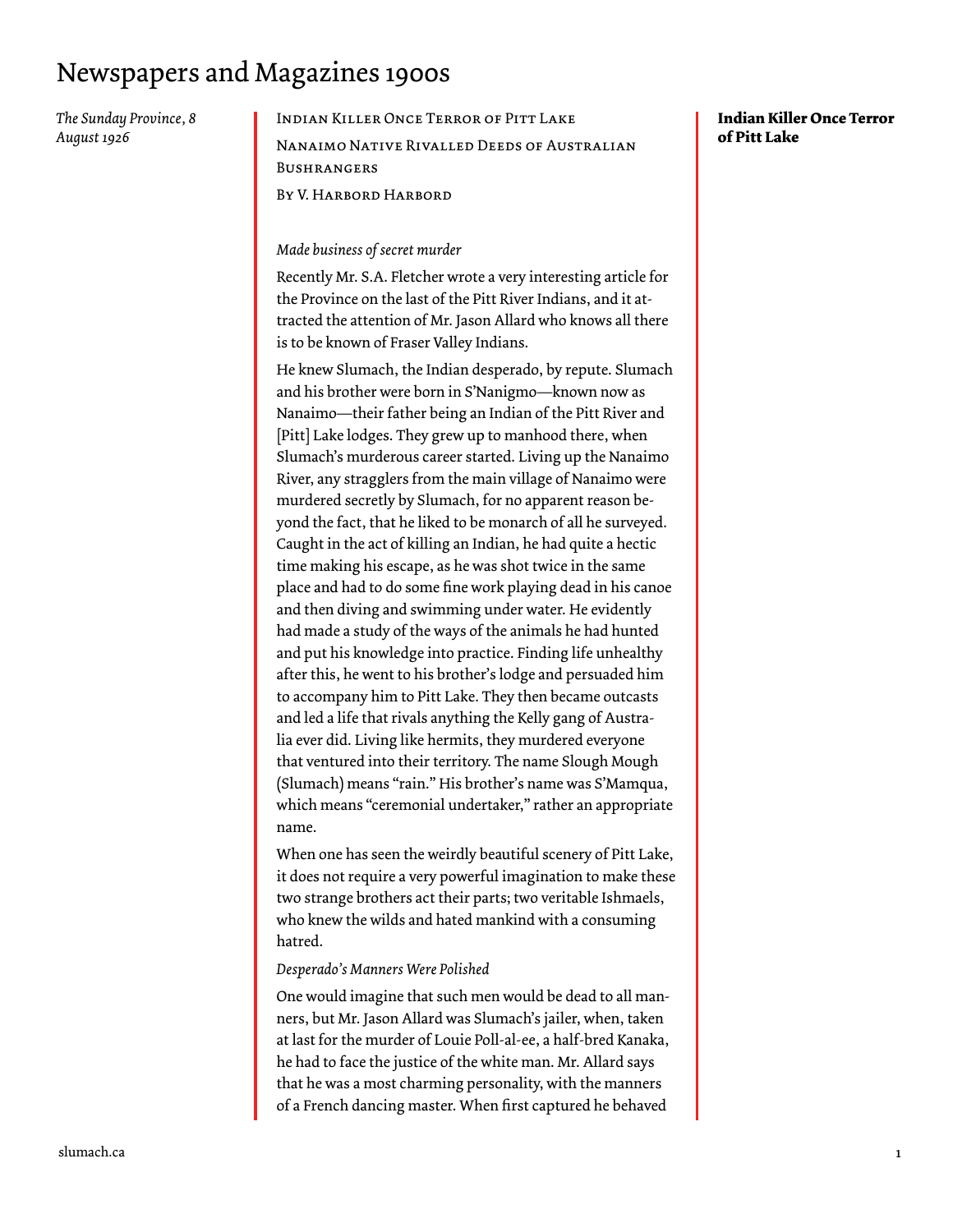## Newspapers and Magazines 1900s

just as any other wild creature would do. He would neither eat, take his medicine, nor talk. In his cell, he still more closely recalled the creatures of the wild. With long hair, he had wonderfully large eyes which reminded Mr. Allard of the eyes of the grey lynx. All through the days of his captivity he continued to exhibit the same good manners, and when he was sentenced to be hanged, he gave every indication of being quite content with the sentence. He told Mr. Allard that the young man he had killed had tantalized him on ever occasion, calling him horrible names such as no one could put up with.

After the murder of the half-bred Kanaka, Slumach took to the woods and was missing once more. His cabin was searched and all kinds of clothing found, including a convict's suit of clothes. Did he murder him, or help him to escape? The chances are that he murdered him and the lake scenery saw an outlaw hunting and killing an outlaw. One can picture the wild terror of the convict being hunted by this long-haired, strange creature. The country is wild enough to have terrified him half out his mind as it was. So, Slumach died, and the "rain" was over—the rain of countless tears shed by the relatives of those he had murdered.

#### *Chose Graveyard to do His Courting*

The brother, S'Mamqua got his peculiar name "ceremonial undertaker," owing to the fact that he always chose the graveyard to do his courting. It was this brother that Mr. Fletcher met and so graphically described. He was the man who used to go away for days at a time to commune with the spirits or the Great Spirit. He had apparently no great love for the white man, but could be hospitable even to them in his own home. It was fitting that a forest fire should burn his corpse and last resting place for he belonged to the wilds and its terrors.

Slumach died and with him died the secret of a great gold mine somewhere up in that wild Pitt Lake country. Had Mr. Allard only known that this prisoner knew of its existence, he might have become a very wealthy man, for the murderer, with his fine manners, would undoubtedly have told him where it was. Slumach was not given to talking, however, and he never boasted about the number of scalps he had taken.

There was a slight difference in the way the names of these two brothers are spelt. Mr. Allard, who tells their story, spells them slightly differently, as he tells his story, but that does not alter its interest. The old Hudson's Bay factor has dozens of such tales to tell, and one does not interrupt him to ask